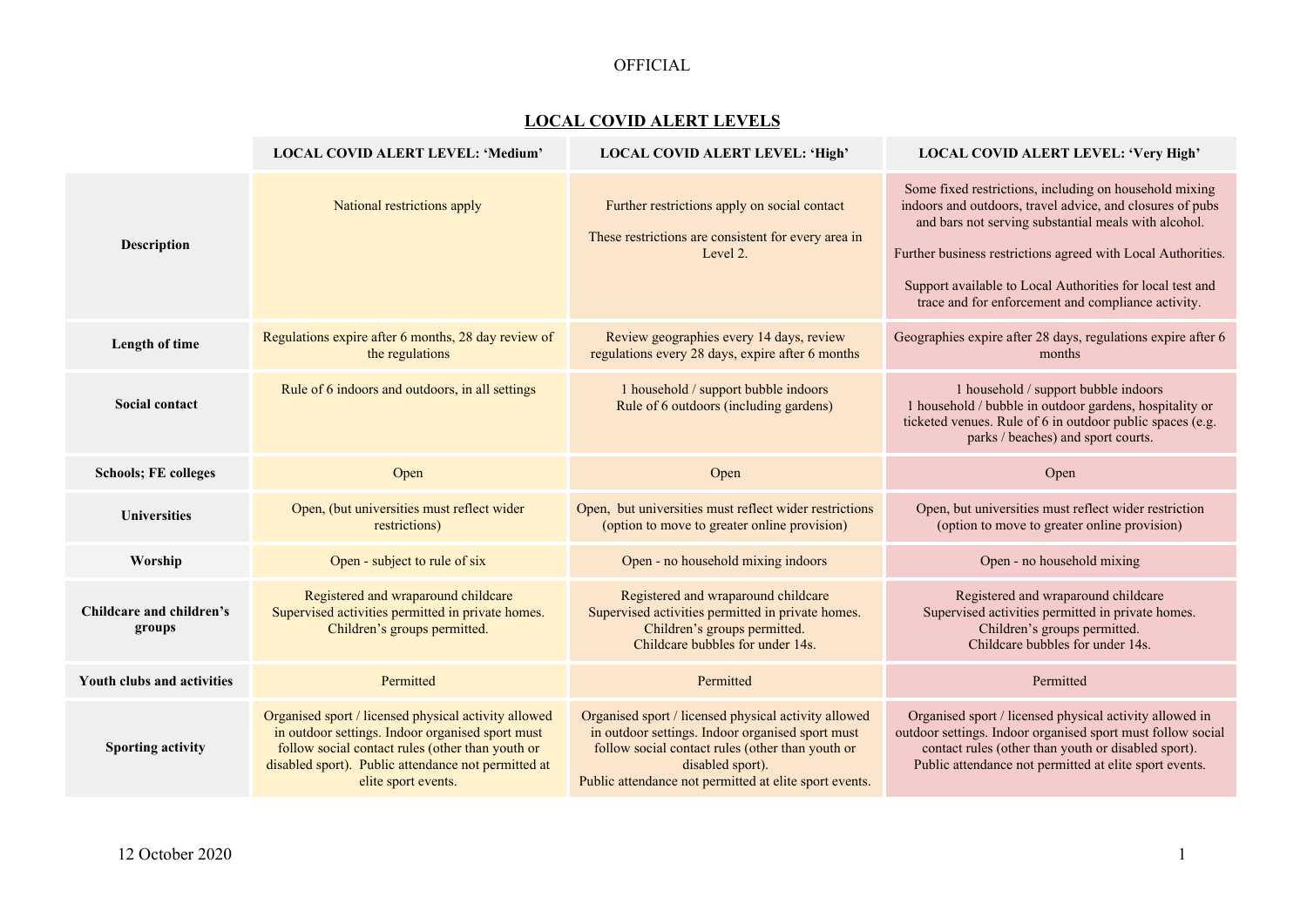## OFFICIAL

| Retail                                                                                      | Open                                                                              | Open                                                                                                 | Open                                                                                                                                                                                                                                                                                                                                                                                                 |  |
|---------------------------------------------------------------------------------------------|-----------------------------------------------------------------------------------|------------------------------------------------------------------------------------------------------|------------------------------------------------------------------------------------------------------------------------------------------------------------------------------------------------------------------------------------------------------------------------------------------------------------------------------------------------------------------------------------------------------|--|
| Travel and transport and<br>overnight stays                                                 | No restrictions                                                                   | Guidance: May continue to travel to open venues<br>within the area, but minimise number of journeys. | Guidance: May continue to travel to open venues within<br>area, but should minimise the number of journeys and<br>advised against travel in or out of the affected area (with<br>clear exceptions e.g. work, school, transit journeys).<br>Those in the area advised against overnight stays in other<br>parts of the UK. People outside of the area advised against<br>overnight stays in the area. |  |
| Weddings; civil<br>partnerships                                                             | Up to 15 for ceremonies. Receptions for up to 15 (sit<br>down meal, Covid Secure) | Up to 15 for ceremonies. Receptions for up to 15 (sit<br>down meal, Covid Secure)                    | Up to 15 for ceremonies<br>Receptions not permitted                                                                                                                                                                                                                                                                                                                                                  |  |
| <b>Funerals</b>                                                                             | Up to 30; 15 for wakes                                                            | Up to 30; 15 for wakes                                                                               | Up to 30; 15 for wakes                                                                                                                                                                                                                                                                                                                                                                               |  |
| WFH guidance                                                                                | Guidance: WFH where possible                                                      | Guidance: WFH where possible                                                                         | Guidance: WFH where possible                                                                                                                                                                                                                                                                                                                                                                         |  |
| Large events                                                                                | Subject to national guidance and in line with wider<br>social contact limits      | Subject to national guidance and in line with wider<br>social contact limits                         | Subject to national guidance and in line with wider social<br>contact limits                                                                                                                                                                                                                                                                                                                         |  |
| Accommodation                                                                               | Open                                                                              | Open                                                                                                 | Open                                                                                                                                                                                                                                                                                                                                                                                                 |  |
| RESTRICTIONS FOR CONSULTATION WITH LOCAL AUTHORITIES FOR LOCAL ALERT LEVEL 'VERY HIGH' ONLY |                                                                                   |                                                                                                      |                                                                                                                                                                                                                                                                                                                                                                                                      |  |
| Hospitality                                                                                 | Open (with restrictions, including 10pm closing time<br>and table-service only)   | Open (with restrictions, including 10pm closing time<br>and table-service only)                      | Pubs and bars to require customers to purchase a substantial<br>meal with any purchase of alcohol, or must close by law.<br>Other closures/ restrictions subject to consultation.                                                                                                                                                                                                                    |  |
| <b>Entertainment and tourist</b><br>attractions                                             | Open<br>[Nightclubs and adult entertainment venues remain<br>closed]              | Open<br>[Nightclubs and adult entertainment venues remain<br>closed]                                 | Any closures / additional restrictions subject to consultation<br>[Nightclubs and adult entertainment venues remain closed]                                                                                                                                                                                                                                                                          |  |
| <b>Gyms and Leisure</b>                                                                     |                                                                                   |                                                                                                      |                                                                                                                                                                                                                                                                                                                                                                                                      |  |
| Public buildings (e.g.<br>libraries)                                                        | Open                                                                              | Open                                                                                                 | Any closures / additional restrictions subject to consultation                                                                                                                                                                                                                                                                                                                                       |  |
| Personal care / close contact<br>services                                                   |                                                                                   |                                                                                                      |                                                                                                                                                                                                                                                                                                                                                                                                      |  |